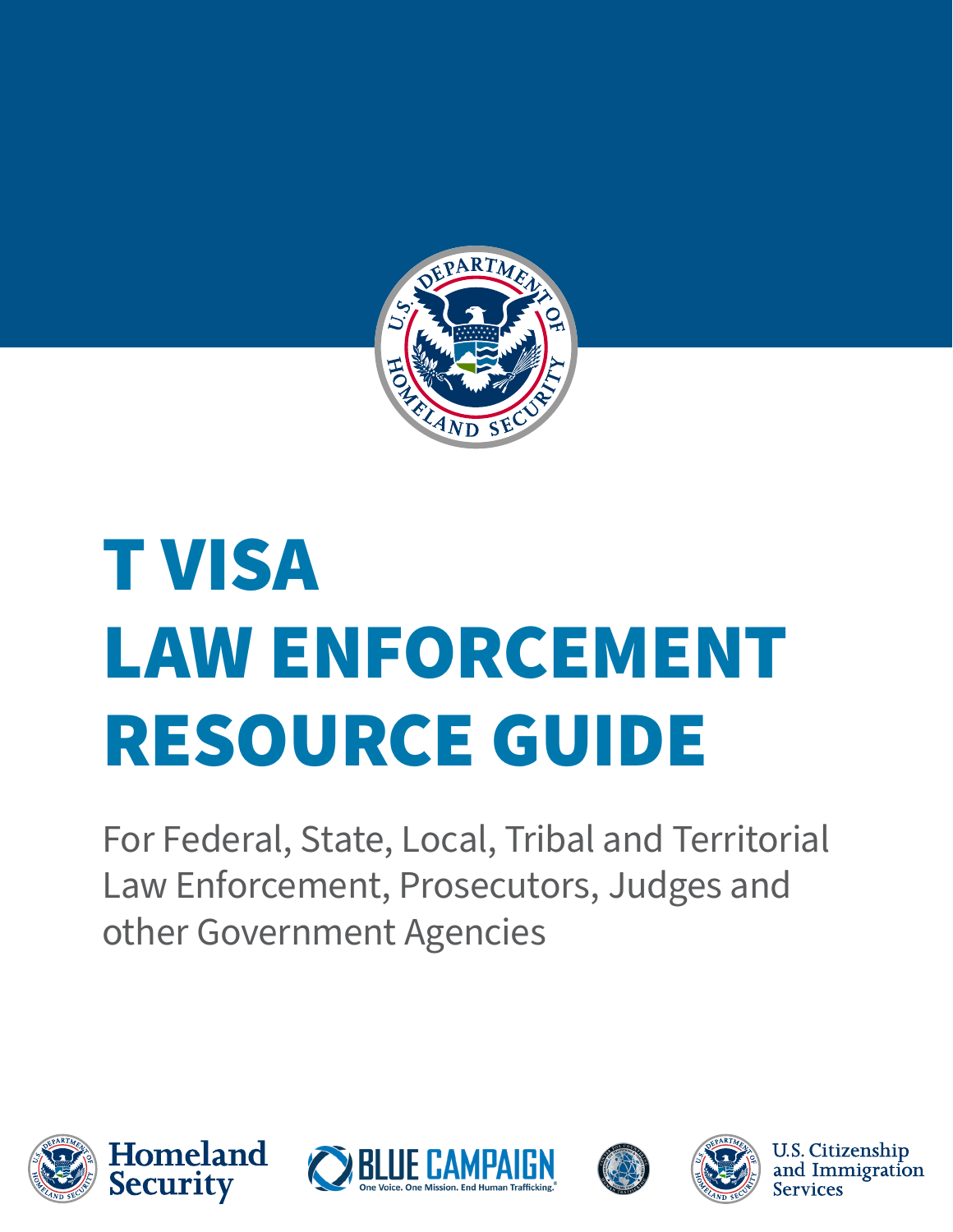### **IMPLEMENTING A VICTIM-CENTERED APPROACH**

DHS strives to use a trauma-informed, victim-centered approach to combat human traficking.

This approach includes practices to minimize victimization and additional trauma, and equally values:

- The identification and stabilization of victims, including providing immigration relief, and
- The detection, investigation, and prosecution of perpetrators of human trafficking.

### Noncitizens who have been victimized often:

- Distrust law enforcement, and fear arrest and deportation;
- Fear for themselves and family members;
- Worry about immediate needs (food, shelter, family);
- Have medical needs, including psychological support;
- Are confused about the T visa process; and
- May face language and cultural barriers.

### When encountering victims of human traficking, it is critical to develop rapport and establish trust by:

- Connecting the victim to a victim assistance specialist who can connect the victim to support services;
- Explaining your role, answering their questions , and addressing their fears and urgent needs;
- Being sensitive to cultural differences and language barriers and using a competent interpreter when needed;
- Conducting interviews in a neutral location, away from suspected perpetrators, and only after the victim's urgent needs have been met; and
- Being patient and giving the victim time to stabilize and trust you.

For more information and strategies for implementing a victim-centered approach, go to: [https://www.](https://www.dhs.gov/blue-campaign/victim-centered-approach) [dhs.gov/blue-campaign/victim-centered-approach](https://www.dhs.gov/blue-campaign/victim-centered-approach), [https://www.ice.gov/doclib/human-traficking/ccht/](https://www.ice.gov/doclib/human-trafficking/ccht/continuedPresenceToolkit.pdf) [continuedPresenceToolkit.pdf](https://www.ice.gov/doclib/human-trafficking/ccht/continuedPresenceToolkit.pdf) and https://www.dhs.gov/sites/default/files/publications/20\_0115\_plcy\_ [human-traficking-forced-labor-child-exploit-strategy.pdf](https://www.dhs.gov/sites/default/files/publications/20_0115_plcy_human-trafficking-forced-labor-child-exploit-strategy.pdf).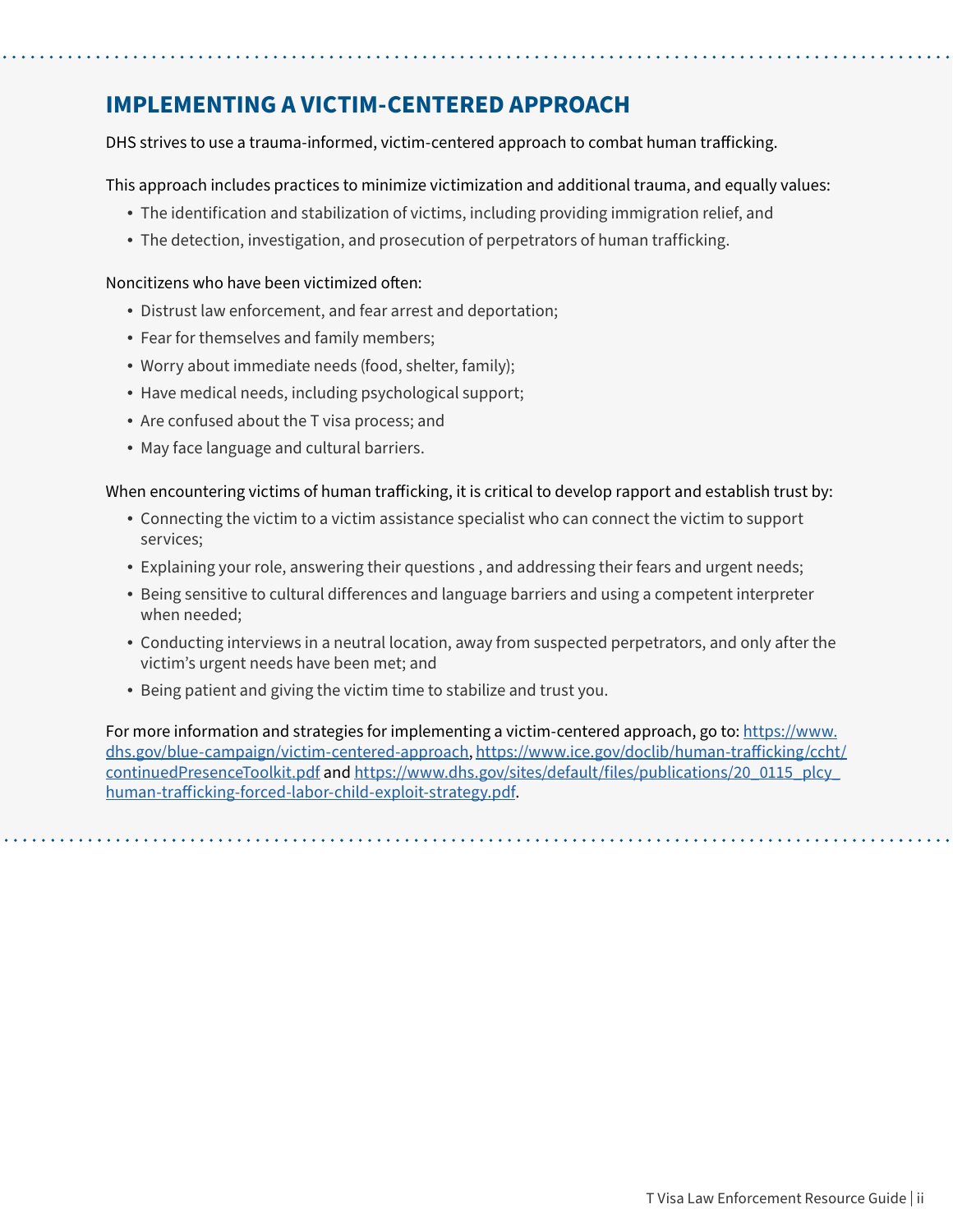### **T VISA QUICK REFERENCE GUIDE**

### **Why are T Visas Important?**

- They offer stabilization, protection and immigration relief to victims of trafficking
- They strengthen law enforcement's ability to **detect, investigate, and prosecute human trafficking.**

### **How Does a Victim Qualify for a T Visa?**

- $\odot$  The applicant must establish that they:
	- Are a victim of a severe form of trafficking in persons (see sidebar);
	- Are physically present in the U.S., American Samoa, the Commonwealth of the Northern Mariana Islands, or at a port of entry, on account of trafficking;
	- Cooperated with any reasonable requests for assistance from law enforcement, or qualify for an exemption due to age or an exception due to trauma suffered;
	- Would suffer extreme hardship involving unusual and severe harm if removed from U.S.; and
	- Are admissible to the U.S., or qualify for a waiver of applicable inadmissibility grounds.

### **How Many T Visas are Available Each Fiscal Year?**

- There are 5,000 visas available to principal victims of trafficking.
- The T visa annual cap has never been reached.

### **What Does a T Visa Provide?**

- Immigration status for up to 4 years for principal victims, with the option to include family members;
- Employment authorization (work permit); and
- Access to certain federal benefits and services.

### **Who Can Complete Form I-914B?**

 Any federal, state, tribal, territorial, or local law enforcement agency, prosecutor, judge, labor agency, children's protective services agency, or other authority that has responsibility to detect, investigate, or prosecute acts of trafficking, or convict or sentence the trafficker.

### **What are the Benefits of Completing the Form I-914B?B?**

- Part of a victim-centered approach.
- An optional form of evidence for applicants to demonstrate victimization and cooperation with law enforcement.
- Creates trust within your community.
- Encourages others to report human trafficking.

### **What is the Certifying Agency's Role in the T Visa Process?**

- Identifies victims of trafficking.
- Detects, investigates, and/or prosecutes acts of trafficking.
- Completes and signs Form I-914 Supplement B.

### ¤ **Have Questions?** ¤ **Need help with the Supplement B?**

### **Call the U and T Visa Hotline for Certifying Agency Inquiries:**

**(240) 721 3333** This line is for certifying agencies only **Law Enforcement Resource Guide | iii** 

### **HUMAN TRAFFICKING INVOLVES THE EXPLOITATION OF AN INDIVIDUAL**

### ¤ **Sex Trafficking is the:**

- Recruitment:
- Harboring;
- Transportation;
- Providing;
- Obtaining;
- Patronizing; or
- Soliciting,

### of a person **for the purpose of a commercial sex act** through the use of

- Force;
- Fraud: or
- Coercion.

### *Anyone under the age of 18 who is induced into commercial sex is a traficking victim, even without the use of force, fraud or coercion.*

- ¤ **Labor Trafficking is the:** 
	- Recruitment,;
	- Harboring;
	- Transportation;
	- Providing; or
	- Obtaining,

of a person for labor or services through the use of

- Force;
- Fraud: or
- Coercion,

### for the purpose of subjection to:

- Involuntary servitude;
- Peonage;
- Debt bondage; or
- Slavery.



**U.S. Citizenship** and Immigration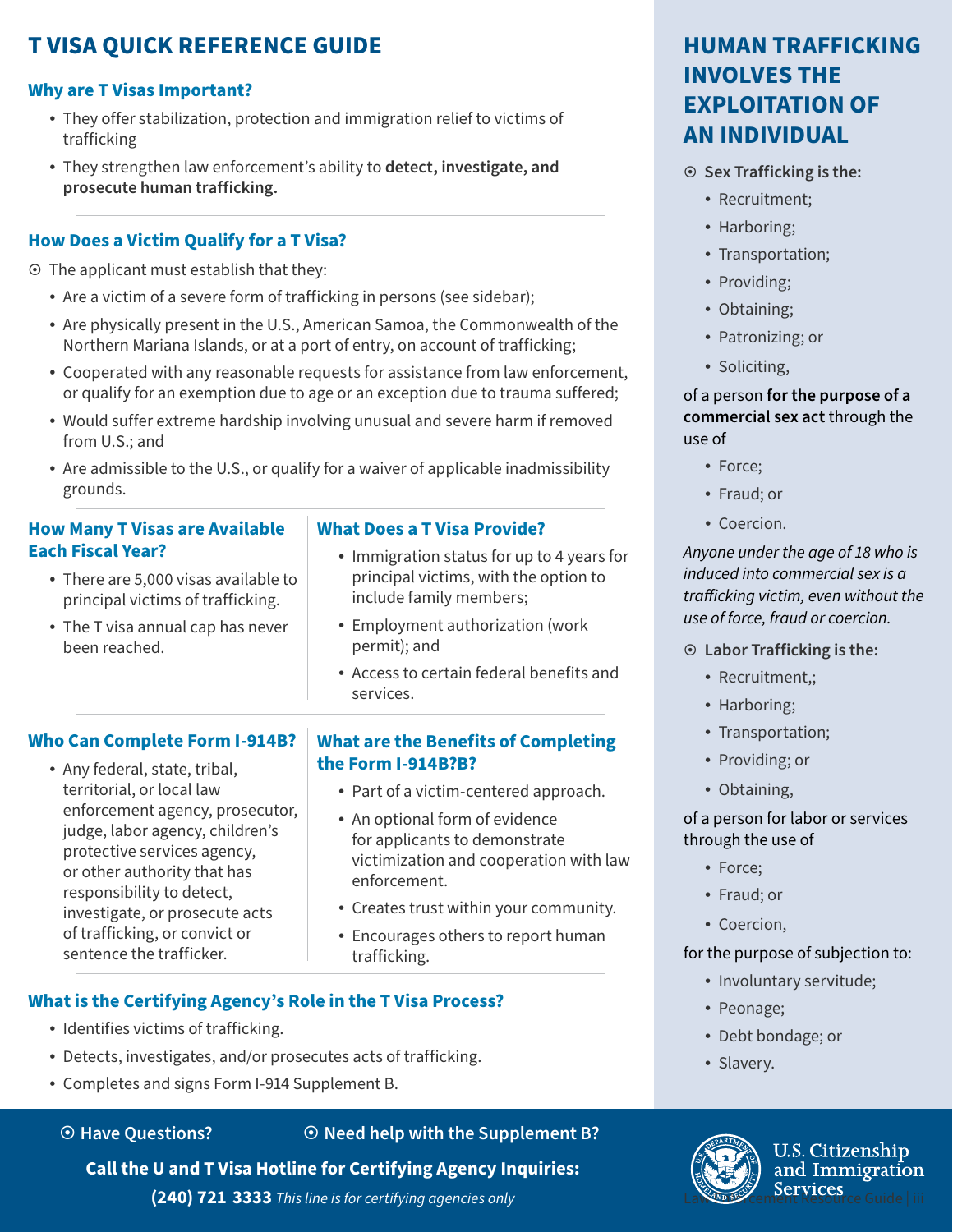# TABLE OF CONTENTS

### **1 [INTRODUCTION](#page-4-0)**

### **2 [OVERVIEW](#page-5-0)**

[Roles and Responsibilities](#page-5-0)

### **3 [ELIGIBILITY REQUIREMENTS](#page-6-0)**

[Victim of A Severe Form of Traficking in Persons](#page-6-0)

[Physical Presen](#page-7-0)ce

[Extreme Hardship](#page-7-0) 

[Compliance with Reasonable Request from Law Enforcement](#page-8-0)

[Admissibility](#page-8-0) 

- **6 [CERTIFICATION TIPS](#page-9-0)**
- **7 [TOP FIVE THINGS TO KNOW ABOUT FORM I-914B](#page--1-0)**
- **8 [BEST PRACTICES FOR CERTIFYING AGENCIES AND OFFICIALS](#page-11-0)**
- **9 [ANSWERS TO QUESTIONS FREQUENTLY ASKED BY CERTIFYING OFFICIALS](#page-12-0)**
- **11 [ADDITIONAL TOOLS](#page-14-0)**
- **12 [MORE RESOURCES](#page-15-0)**
- **13 [APPENDIX A: T VISA PROCESS](#page-16-0)**
- **14 [APPENDIX B: QUALIFYING RELATIVES](#page-17-0)**

*The information provided in this Guide is intended for general educational purposes. It is not intended to provide legal advice. The information in this Guide may or may not apply to individual circumstances. Readers should review local policies and seek legal counsel regarding any specific applications of federal and state laws. This Guide supersedes all previous versions of joint U/T Visa Law Enforcement Guides. A separate [U Visa Law](https://www.uscis.gov/sites/default/files/USCIS/Humanitarian/U_Visa_Law_Enforcement_Resource_Guide.pdf)  [Enforcement Guide](https://www.uscis.gov/sites/default/files/USCIS/Humanitarian/U_Visa_Law_Enforcement_Resource_Guide.pdf) can be viewed at: [https://www.dhs.gov/sites/default/files/publications/20\\_1228\\_uscis\\_u](https://www.dhs.gov/sites/default/files/publications/20_1228_uscis_u-visa-law-enforcement-resource-guide.pdf)[visa-law-enforcement-resource-guide.pdf](https://www.dhs.gov/sites/default/files/publications/20_1228_uscis_u-visa-law-enforcement-resource-guide.pdf)*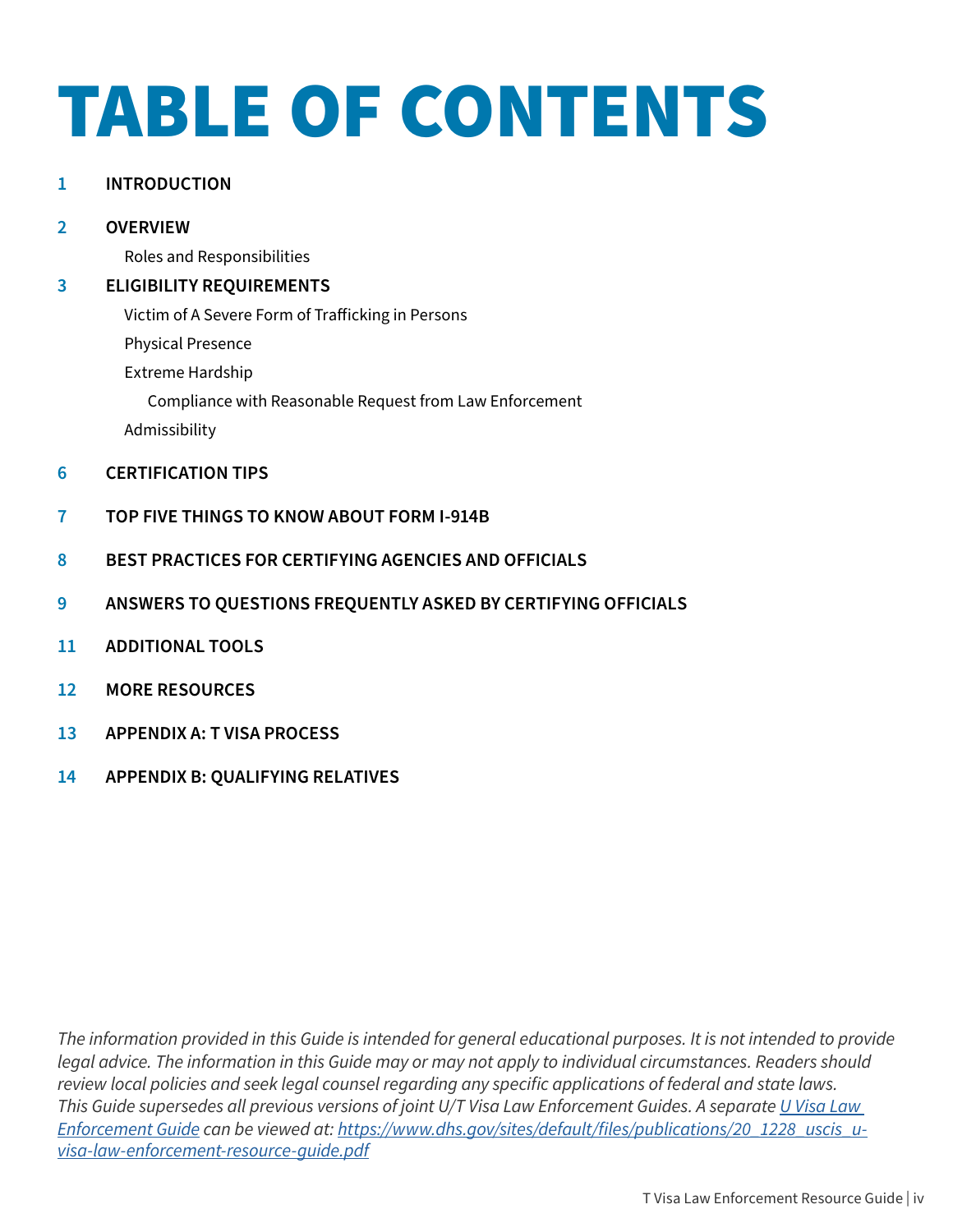### <span id="page-4-0"></span>**INTRODUCTION**

Human traficking victims are ofen reluctant to report their victimization to law enforcement due to their nationality, cultural background, immigration status, and fear of removal from the United States.

Congress enacted the Traficking Victims Protection Act (TVPA), part of the Victims of Traficking and Violence Protection Act of 2000 to protect victims of traficking. Recognizing the need for better protections for victims of traficking, the TVPA created specific immigration benefits for this population, including T nonimmigrant status (also known as the "T visa"). The TVPA was also enacted to strengthen the ability of law enforcement agencies to investigate and prosecute serious crimes, including traficking in persons, by building trust between law enforcement and immigrant communities.

U.S. Citizenship and Immigration Services (USCIS) is the federal agency within the U.S. Department of Homeland Security (DHS) that adjudicates immigration and citizenship benefit requests. USCIS has sole jurisdiction to determine who is eligible for a T visa. Law enforcement agencies, also known as certifying agencies, can play an important role by submitting a declaration to support victims of human traficking. The declaration is an optional form of evidence in the T visa application process. This guide provides information on the following topics:

- The T visa requirements;
- The role of Form I-914 Supplement B, Declaration of Law Enforcement Officer for Victim of Trafficking in Persons (Form I- 914B);
- Best practices for certifying agencies;
- Responses to frequently asked questions; and
- Additional resources for certifying agencies and officials.

### **DID YOU KNOW?**

- ¤ **There are 5,000 visas available for eligible victims of trafficking each fiscal year, but the cap has never been reached.1**
- ¤ **A Law Enforcement Agency includes any agency that has the responsibility and authority to detect, investigate, and/or prosecute human trafficking.2**
- 1. INA § 214(o)(2); 8 U.S.C. § 1184(o)(2); 8 CFR 214.11(j).
- 2. 8 CFR 214.11(a).

### **IN THIS GUIDE**

A brief overview of the T visa program, law enforcement agency roles and responsibilities, and what you need to know before during, and after signing the declaration

Resources to support you, including contact information, best practices, and links to additional information



Answers to frequently asked questions from law enforcement about the declaration process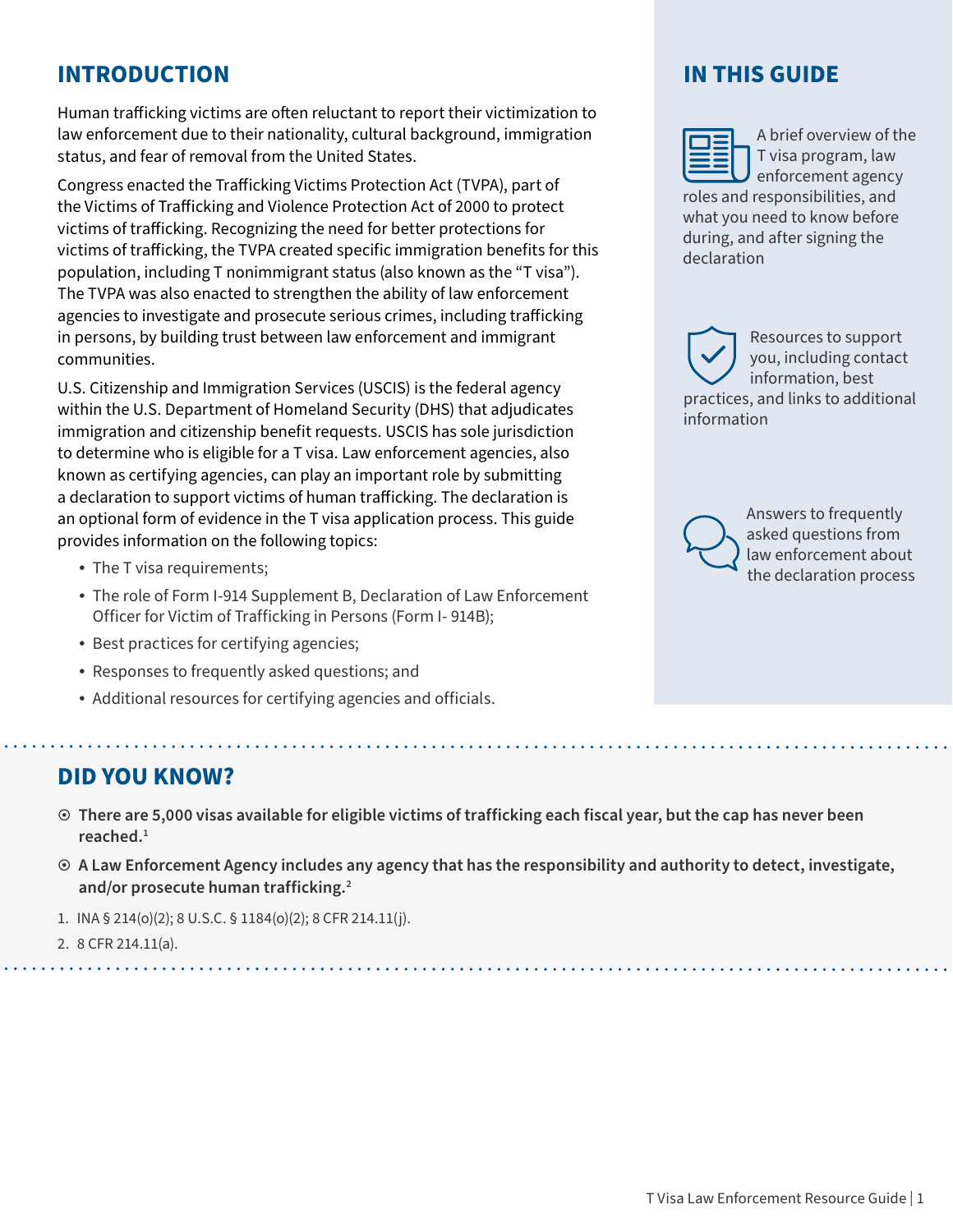### <span id="page-5-0"></span>**OVERVIEW**

The T visa was designed with the dual purpose of stabilizing traficking victims and promoting cooperation between law enforcement and traficking victims. The T visa encourages human traficking victims to report their victimization to law enforcement and enables victims to participate in the detection, investigation or prosecution of the crimes committed against them, even if they lack lawful immigration status.

T visas are a useful tool for law enforcement agencies to combat human traficking, and a means for victims of human traficking to rebuild their lives.

Once granted a T visa, eligible victims of human traficking may:

- Live and work in the U.S. for a period of 4 years;
- Access certain <u>federal benefits and services</u>;<sup>3</sup>
- Apply for certain qualifying family members to receive T visas; and
- Apply for lawful permanent residency (also known as a Green Card) if eligible.

### **Roles and Responsibilities**

### **LAW ENFORCEMENT**

- Identifies victims of human trafficking
- Detects, investigates, and/or prosecutes the crime of human trafficking.
- Completes Form I-914B and confirms how the victim complied with reasonable requests for assistance or explains why the victim qualifies for an exception.

### **VICTIM**

- Complies with reasonable requests for assistance from law enforcement into the detection, investigation, or prosecution<sup>4</sup> of human trafficking or qualifies for an exception.
- Completes and submits Form I-914, Application for T Nonimmigrant Status.
- Submits Form I-914B as part of their T visa filing to USCIS.

### **USCIS**

- Determines whether the applicant is eligible for T nonimmigrant status. Requests additional information from the applicant and law enforcement as necessary to make an eligibility determination.
- Grants T nonimmigrant status and extensions of status, and issues work permits and Green Cards to victims of trafficking.

- 3. Such benefits may include assistance with housing, medical services, and employment. For a complete list, please refer to [https://www.acf.hhs.gov/otip/victim-assistance/services-available-to-victims-of-trafficking.](https://www.acf.hhs.gov/otip/victim-assistance/services-available-to-victims-of-trafficking)
- 4. THE TERM "INVESTIGATION OR PROSECUTION" ENCOMPASSES ALL STAGES OF THE JUDICIAL PROCESS: DETECTION, INVESTIGATION, PROSECUTION, CONVICTION, AND SENTENCING.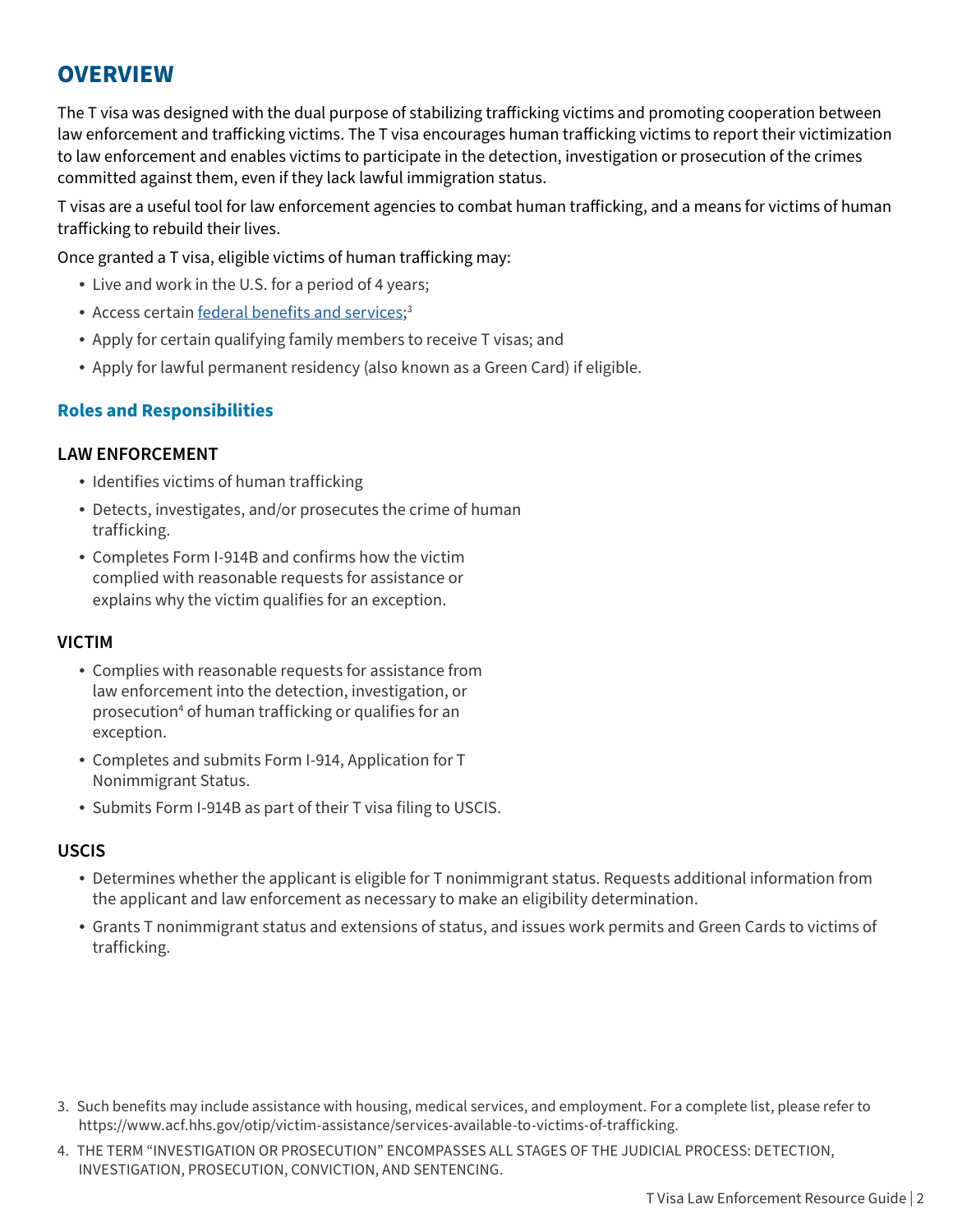### <span id="page-6-0"></span>**ELIGIBILITY REQUIREMENTS**

USCIS may find an applicant eligible for a T visa if the individual:

*Is the victim of a severe form of traficking in persons* 

Is physically present in the United States<sup>5</sup>, American Samoa, the Commonwealth of the Northern Mariana Islands or at a U.S. port of entry on account of trafficking.

Would suffer extreme hardship involving unusual and severe harm if removed from the U.S.

*Has complied with any reasonable request from a law enforcement agency for assistance in the investigation or prosecution of human traficking or qualifies for an exception.* 

Is admissible to the United States based on a review of criminal history, immigration violations, and other factors, or is eligible for a waiver of applicable grounds of inadmissibility.

This guide focuses on the eligibility requirements *highlighted in blue*, as the law enforcement declaration focuses on these areas.

### **Victim of A Severe Form of Traficking in Persons**

In order to establish eligibility for a T visa, the applicant must demonstrate that they are the victim of a "severe form of trafficking in persons,"6a term defined in Federal statute and in DHS regulations. A severe form of trafficking in persons by definition includes the following forms of traficking and does not require any separate analysis of the severity of the traficking:

**Sex traficking** , which is defined as the recruitment, harboring, transportation, provision, obtaining, patronizing, **7** or soliciting of a person for the purpose of a commercial sex act through the use of force, fraud, or coercion. Anyone under the age of 18 who is induced into commercial sex is a victim of sex traficking under U.S. law, regardless of whether there is force, fraud or coercion because minors are legally incapable of consenting to commercial sex acts.

Forced labor<sup>s</sup> or labor trafficking, which is defined as the recruitment, harboring, transportation, provision, or obtaining of a person for labor or services through the use of force, fraud, or coercion for the purpose of subjection to involuntary servitude, peonage, debt bondage, or slavery.

- *Involuntary servitude* includes a condition of servitude induced by means of any scheme, plan, or pattern intended to cause a person to believe that, if the person did not enter into or continue in such condition, that person or another person would suffer serious harm or physical restraint, or a condition of servitude induced by the abuse or threatened abuse of the legal process. 9
- *Debt bondage* means the status or condition of a debtor arising from a pledge by the debtor of his or her personal services or of those of a person under his or her control as a security for debt, if the value of those services as reasonably assessed is not applied toward the liquidation of the debt or the length and nature of those services are not respectively limited and defined.<sup>10</sup>
- 5. The United States includes the 50 states of the United States, the District of Columbia, the Commonwealth of Puerto Rico, the Virgin Islands, Guam and the Commonwealth of the Northern Mariana Islands. See INA 101(a)(38). See 8 CFR 214.11(a).
- 6. See <u>8 CFR 214.11(a)</u>.
- 7. See [8 CFR 214.11\(a\)](https://ecfr.gov/cgi-bin/text-idx?&node=se8.1.214_111).

8. Forced labor is commonly referred to as labor trafficking. [See 8 CFR 214.11\(a\).](https://ecfr.gov/cgi-bin/text-idx?&node=se8.1.214_111)

- 9. See [8 CFR 214.11\(a\).](https://ecfr.gov/cgi-bin/text-idx?&node=se8.1.214_111)
- 10. 8 CFR 214.11(a).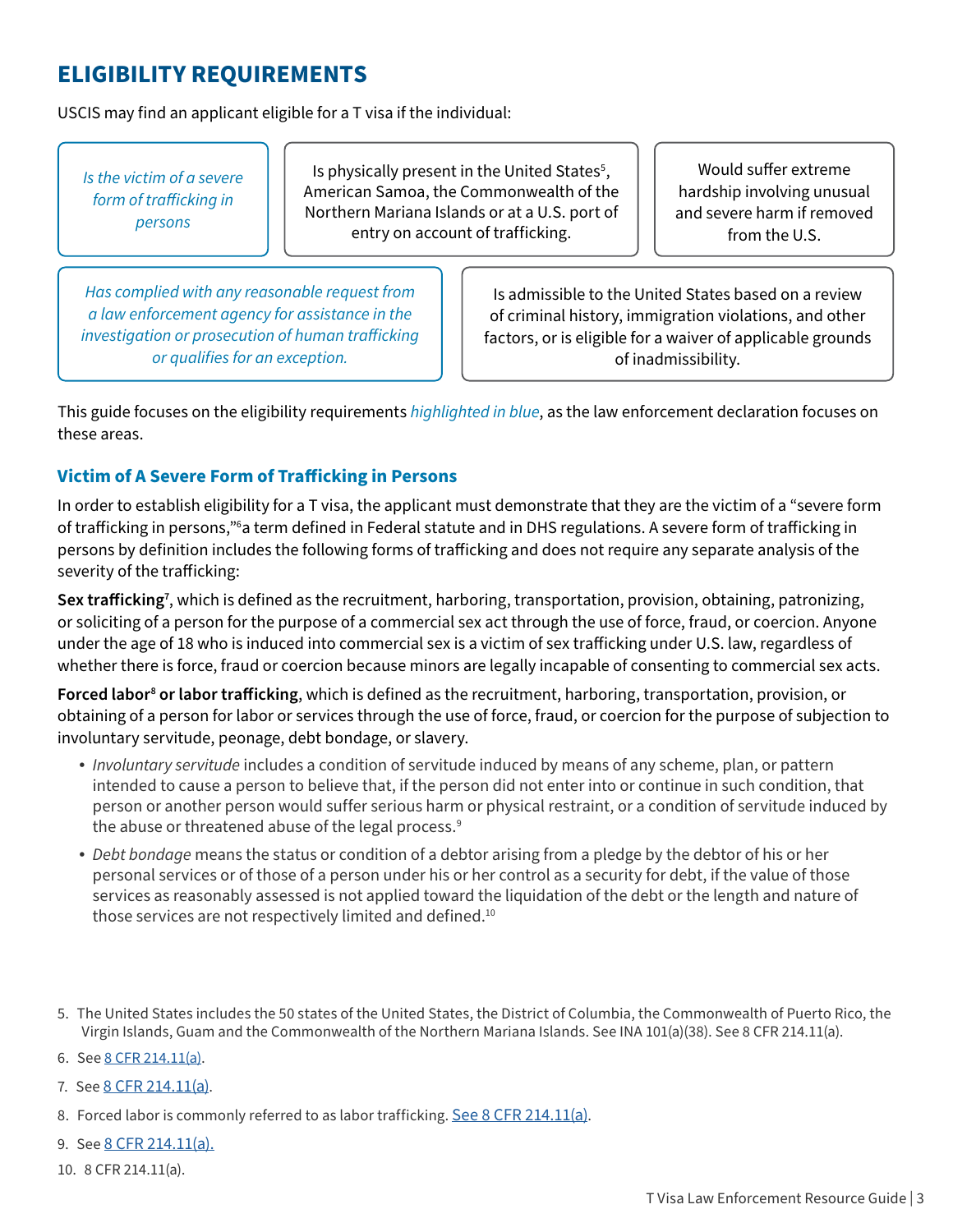- <span id="page-7-0"></span>• Peonage means a status or condition of involuntary servitude based upon real or alleged indebtedness.<sup>11</sup>
- Slavery is the state of being held under the complete and total ownership or control of another individual or entity and deprived of liberty, autonomy, and independence for the purpose of subjecting the victim to forced labor or services.

### **Physically Present in the United States on Account of Traficking**

Law enforcement is not responsible for determining whether the applicant is physically present in the United States on account of traficking. However, in some circumstances, victims may ask law enforcement to provide evidence of their physical presence in the United States. The victim must demonstrate to USCIS that they are in the United States on account of traficking at the time of applying for the T visa. The requirement to demonstrate physical presence in the United States can be satisfied if the victim:

- Is present in the United States because the victim is currently being subjected to a severe form of trafficking in persons;
- Was liberated from a severe form of trafficking in persons by a law enforcement agency;
- Escaped a severe form of trafficking in persons before a law enforcement agency was involved;
- Was subject to a severe form of trafficking in persons at some point in the past and the victim's continuing presence in the United States is directly related to the original trafficking in persons; or
- Is present on account of having been allowed entry into the United States for participation in investigative or judicial processes associated with an act or perpetrator of trafficking.

### **Extreme Hardship if Removed from the United States**

The victim must establish that they would experience extreme hardship, involving unusual and severe harm, if they were removed from the United States. Law enforcement is not responsible for determining if the applicant would experience extreme hardship.

USCIS considers a variety of factors when evaluating extreme hardship, including the victimization the applicant has sufered, the impact of the loss of access to U.S. criminal justice system, and the political and economic conditions in the country of return. The outcome of the analysis will depend on the facts and circumstances of each case.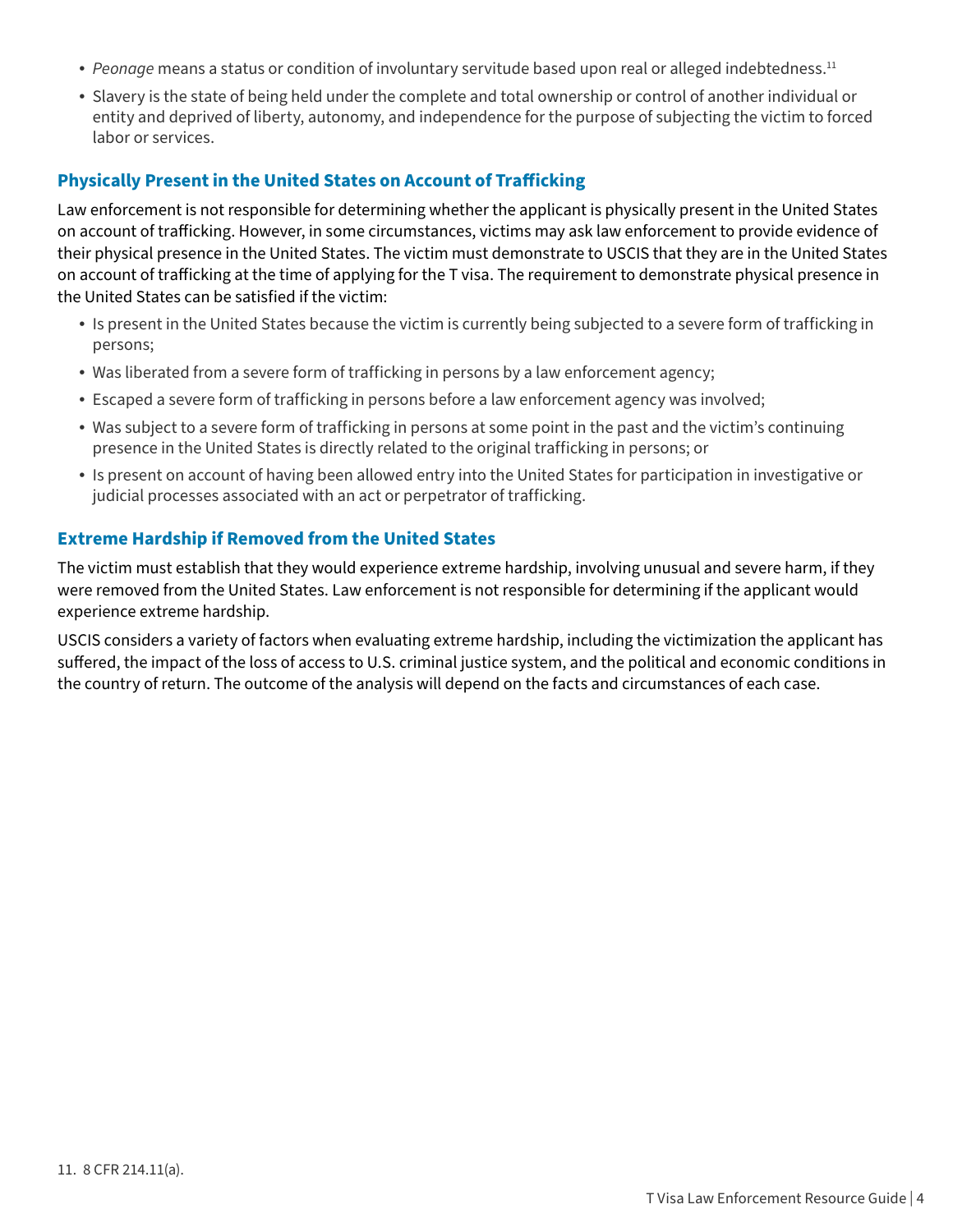### <span id="page-8-0"></span>**COMPLIANCE WITH REASONABLE REQUEST FROM LAW ENFORCEMENT**

The victim is generally responsible for complying with reasonable requests for assistance related to the detection, investigation, or prosecution of the traficking. For example, aiding in the detection of traficking by reporting the victimization is suficient to satisfy the requirement to assist law enforcement. There are two occasions when a victim may be eligible for a T visa even if the victim does not report the traficking to or assist law enforcement: (1) if the victim was under the age of 18 at the time of victimization or (2) if the victim has experienced physical or psychological trauma that prevents them from complying with a reasonable request.

USCIS will assess the evidence provided by the applicant to determine whether the individual has complied with reasonable requests for assistance. USCIS will consider multiple factors and the totality of circumstances when determining whether a request was "reasonable."

One of the primary ways that a victim may demonstrate cooperation with reasonable requests from law enforcement is by providing the law enforcement declaration, Form I-914B, as part of the victim's T visa application. Any law enforcement agency that has the responsibility and authority for the detection, investigation, and/or prosecution of severe forms of

| The applicant: |                                                                                                                             |
|----------------|-----------------------------------------------------------------------------------------------------------------------------|
|                | Has complied with requests for assistance in the investigation/prosecution of the crime of trafficking. (Explain below.)    |
|                | Has failed to comply with requests to assist in the investigation/prosecution of the crime of trafficking. (Explain below.) |
|                | Has not been requested to assist in the investigation/prosecution of any crime of trafficking.                              |
|                | Has not yet attained the age of 18.                                                                                         |
|                | Other, specify on attached additional sheets.                                                                               |

traficking in persons, including Federal, State, local or tribal law enforcement agencies, prosecutors, judges, labor agencies and children's protective services agencies, can complete Form I-914B.

Law enforcement agencies are uniquely positioned to assess a victim's credibility, as they have firsthand knowledge of the investigation or prosecution into the acts of traficking. Therefore, law enforcement agencies can verify whether the reported crime occurred and confirm a victim's cooperation. Victims (or their attorneys or representatives) may approach you to request a signed declaration. The Form I-914B is not required to establish eligibility for a T visa, but it provides useful information for USCIS to consider when determining a victim's eligibility.

Your agency may choose to sign Form I-914B even if the victim has not responded to reasonable requests for assistance. Signing Form I-914B in these circumstances may help to stabilize the victim, and thereby strengthen your ability to investigate or prosecute the acts of traficking in the future. In these instances, it is helpful to provide a detailed description of any attempts made to obtain victim assistance, the results of those attempts, and any physical or psychological trauma that you are aware of that might prevent complying with a reasonable request.

Afer the T visa application has been approved, a victim's refusal to comply with your reasonable requests for assistance in the investigation or prosecution may impact the victim's ability to become a permanent resident and/or may result in revocation of the T visa.

### **ADMISSIBILITY**

The victim must demonstrate to USCIS that they are admissible to the United States. **Law enforcement is not responsible for making this determination**. USCIS determines admissibility based on a victim's immigration and criminal history. Certain inadmissibility grounds may be waived, including criminal grounds that are directly tied to the acts of traficking. Victims of severe forms of traficking should not be inappropriately incarcerated, fined, or otherwise penalized solely for unlawful acts committed as a direct result of being traficked, such as using false documents, entering the country without documentation, or working without [documentation.12](https://documentation.12) Consequently, USCIS considers the relationship between a victim's criminal history and the traficking they have experienced.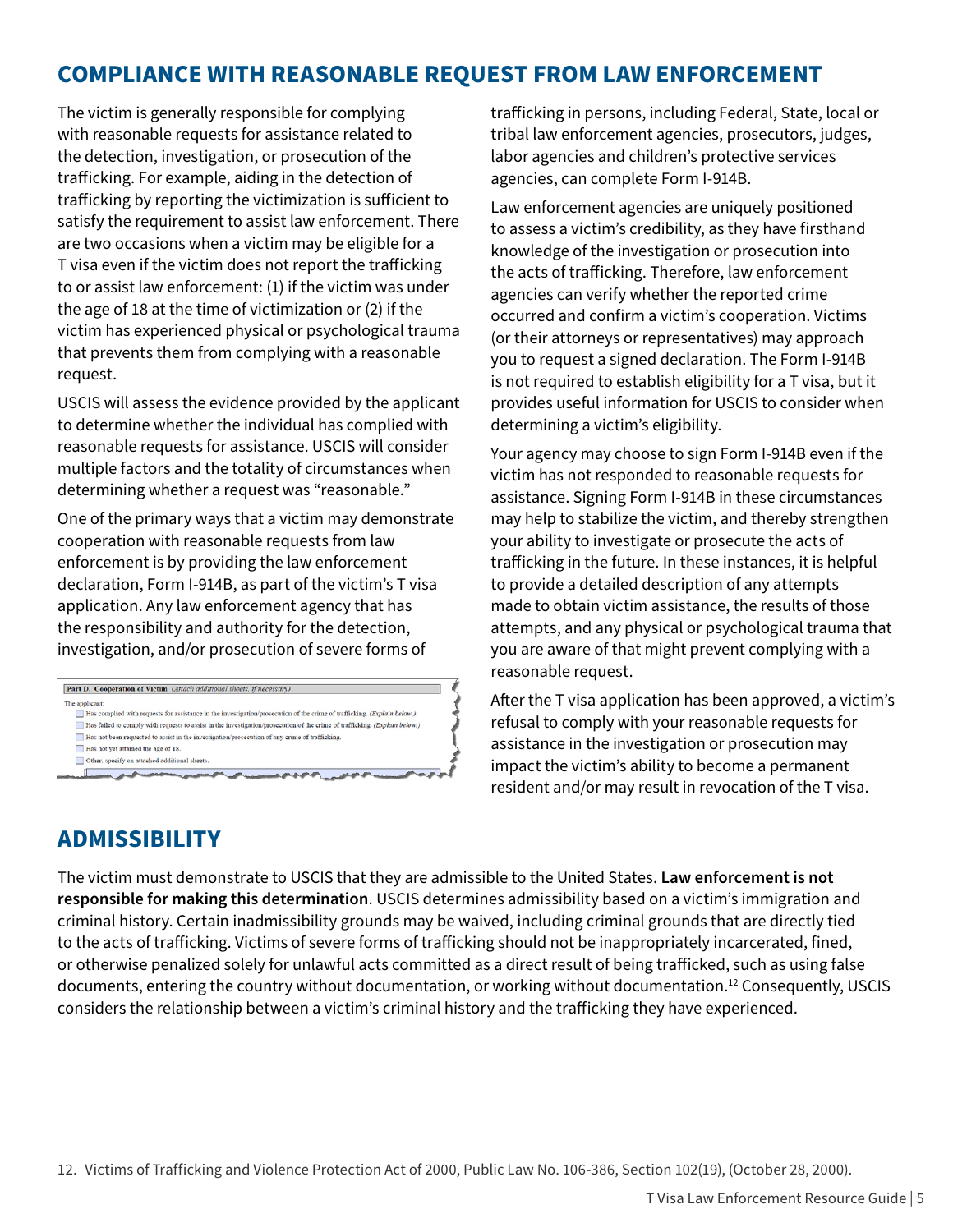### <span id="page-9-0"></span>**CERTIFICATION TIPS**

Completing Form I-914B does not automatically confer eligibility for a T visa. USCIS will carefully evaluate all evidence provided in a T visa application, including Form I-914B, if submitted, and any attached documents, and make a determination.

### **FORM I-914B**

- Is officially known as USCIS Form I-914, Supplement B, Declaration of Law Enforcement Officer for Victim in Trafficking of Persons.
- May also be referred to as a certification or declaration.
- Confirms law enforcement's view that the applicant is a trafficking victim.

. . . . . . . . . . . . . .

- **Provides valuable evidence of the victim's cooperation** but is not required to establish eligibility for a T visa.
- Is completed as part of a victim-centered approach to combat human trafficking.
- ¤ **No Specific Stage Necessary:** There is no requirement that the trafficking case reach a specific stage of the criminal process for you to sign the Form I-914B. Charges do not have to be filed, nor does an investigation need to be open at the time a certification is signed. Even if an investigation occurs or charges are filed, the investigation or charges do not have to relate directly to the acts of trafficking and may include other criminal activity.
- ¤ **Officials With Signing Authority:** The supervising official responsible for the detection, investigation, or prosecution of severe forms of trafficking in persons at your law enforcement agency must sign Form I-914B. You are the supervising official of your agency if you are in a supervisory role and your agency has designated you a "supervising official." There is also an area designated on the declaration for the signature of a law enforcement officer who is directly familiar with the case.
- ¤ **Answer All Questions on Form I-914B:** USCIS encourages you to answer all Form I-914B questions factually and as fully as possible to assist in determining the applicant's eligibility for the T visa.
- ¤ **Timing:** The applicant should submit Form I-914B with their initial T visa filing. T visa declarations do not expire.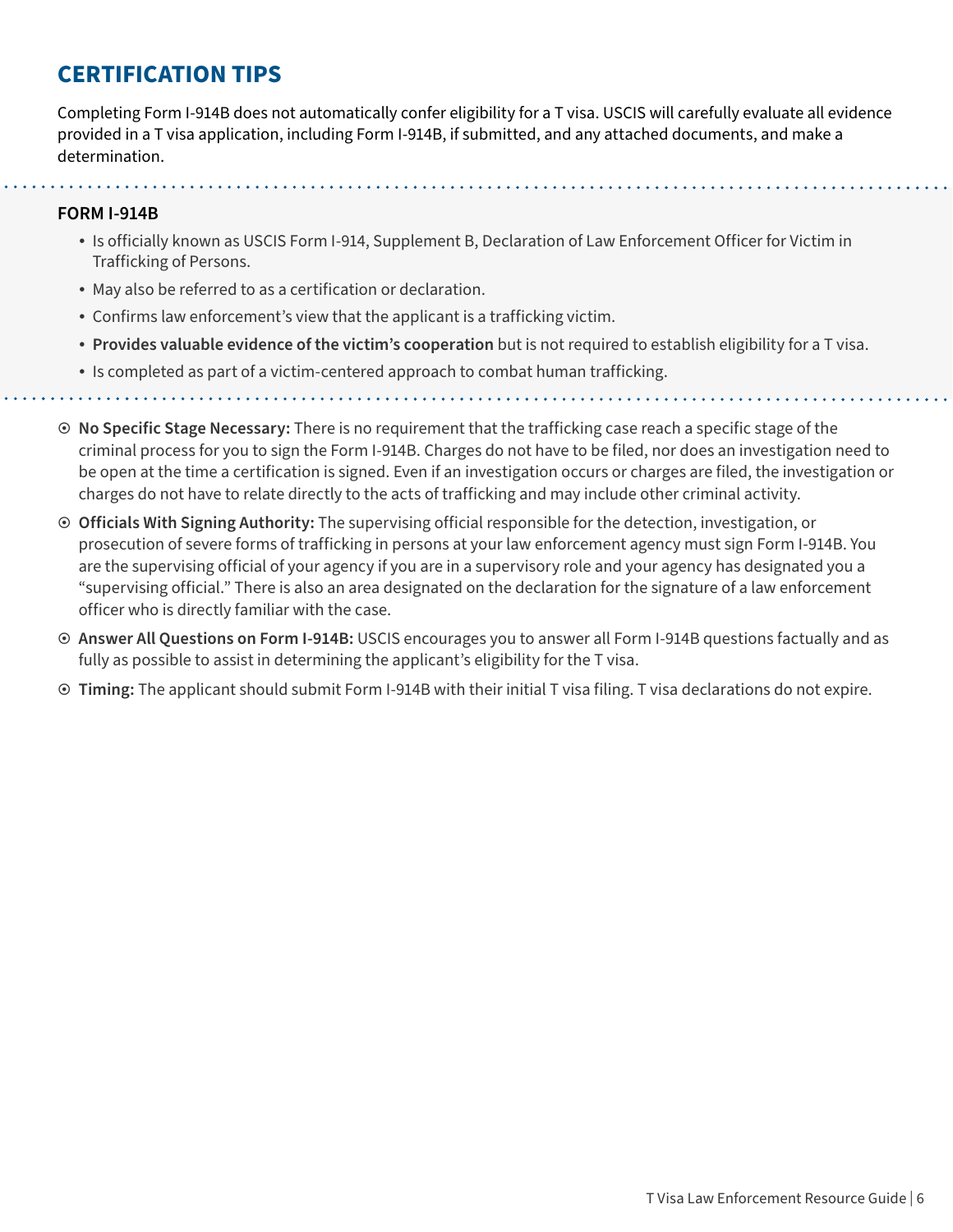# **TOP FIVE THI NGS T O KNOW A BOU T**

FORM I-914B

### **Provides Valuable Evidence for Victims 1**

By completing and signing the declaration, you, as the certifying agency, are providing valuable evidence that may help the victim obtain a T visa. While the declaration is not required evidence for the victim, it is very useful to USCIS while evaluating the applicant's eligibility for the T visa.

### **Who Completes the Form Matters 3**

The certifying official should complete Form I-914B. Only sign if you are (1) a supervisory official responsible for the detection, investigation, or prosecution of human trafficking or (2) a law enforcement officer with direct knowledge of the case.

Note: Federal, state, local, tribal, or territorial judges also have authority to sign the Form I-914B.

### **Signing Form I-914B is Discretionary 5**

Signing Form I-914B may strengthen your certifying agency's ability to detect, investigate, and prosecute trafficking crimes. However, there is no obligation under federal law to complete and sign Form I-914B. Under federal law, your certifying agency has discretion over whether to complete a declaration.

### **2 Signing Means Attesting to the Facts**

### By signing the declaration, you are stating:

 $\star$ 

- To the best of your knowledge, the individual is a victim of human trafficking.
- The victim has complied with reasonable requests to assist law enforcement (or is exempt due to age or trauma).
- The information listed on the declaration is accurate to the best of your knowledge.
- You have direct knowledge of the information listed (or have reviewed relevant records).

**Note:** Signing Form I-914B does not confer a T visa. USCIS, not law enforcement, makes a determination on the victim's eligibility for immigration benefits.

### **4 Investigation and Prosecution is Not Required**

Whether an act of trafficking is formally investigated or prosecuted depends on many factors outside of the victim's control. If your agency has identified an individual as a victim of trafficking, you can choose to complete and sign the Form I-914B. There is no requirement that an investigation or prosecution be initiated or completed after the victim reports the trafficking and makes themself available to comply with reasonable requests for assistance.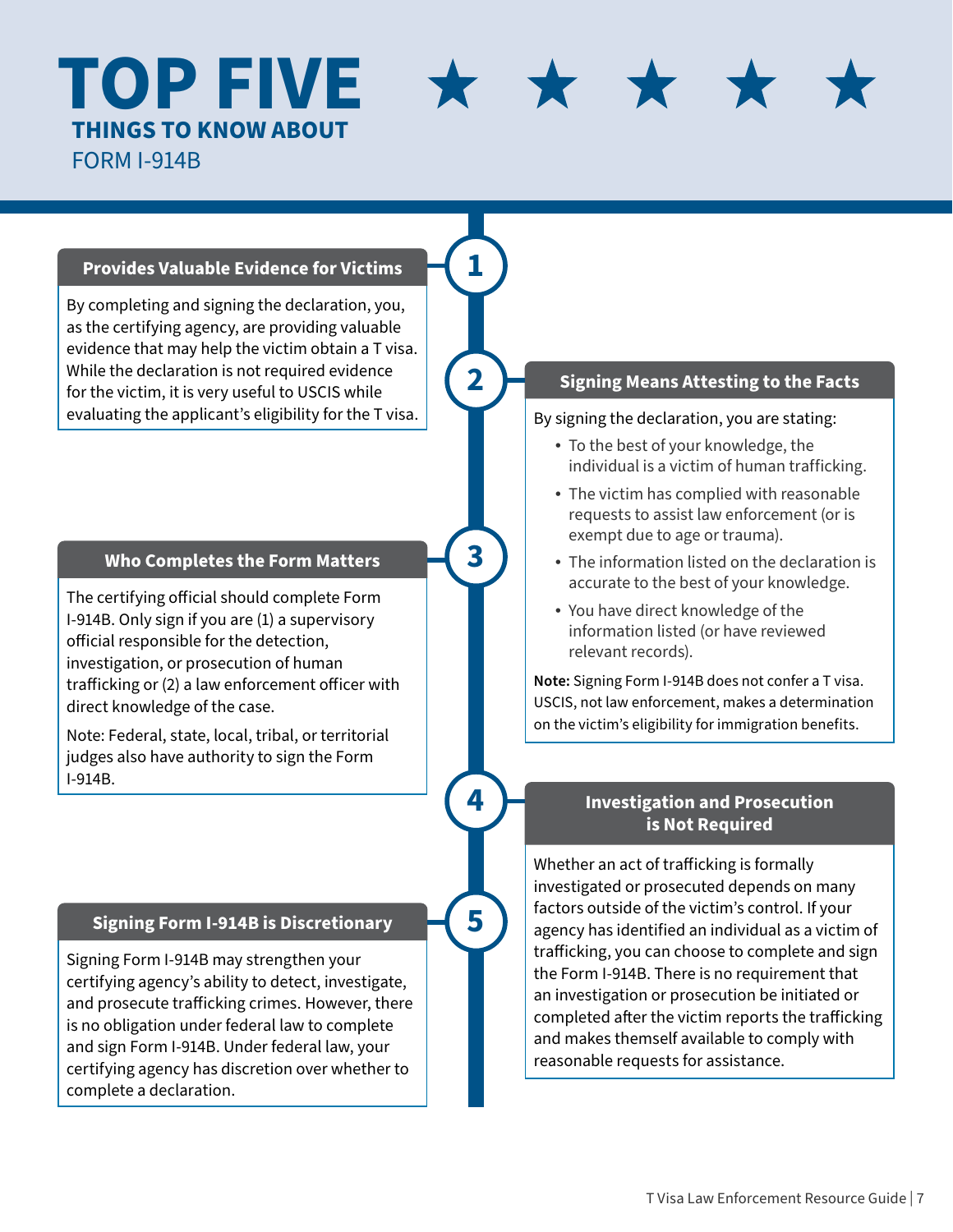# <span id="page-11-0"></span>**BEST PRACTICES** FOR CERTIFYING AGENCIES AND OFFICIALS

### **PROVIDE SPECIFIC DETAILS**

USCIS seriously considers the information you provide on Form I-914B. Please be as specific and detailed as possible when completing the form.

**Note:** Completing Form I-914B does not automatically confer a T visa. USCIS will assess the applicant's eligibility by evaluating the evidence provided by the victim, including the information you provide on Form I-914B as well as supplemental evidence provided by the victim.

### **VERIFY ALL INFORMATION ON THE FORM PRIOR TO SIGNING**

Your agency should fully complete the declaration. Prior to signing, please ensure that all information is accurate.

### **ATTACH ADDITIONAL RELEVANT DOCUMENTS – AND NOTE THIS ON FORM I-914 B**

If available, provide additional relevant documents (for example statements, photos, etc.) along with the declaration. Please note on Form I-914B if your agency has attached additional documents in case the documents are accidentally separated from Form I-914B.

### **ESTABLISH AND PERIODICALLY UPDATE LOCAL PROCEDURES AND POLICIES**

Certifying agencies are not required to have an internal policy or procedure before they can sign a T visa declaration. However, USCIS encourages certifying agencies to develop a policy and to train relevant personnel on the policy to promote consistency and transparency and to improve the quality of the declaration. Some suggested topics to cover in your internal policy include:

- Developing a mechanism to track declaration requests and create a historical record of declarations provided; and
- Outlining expectations regarding attaching relevant police reports and other documentation regarding the victimization and the victim to Form I-914B.

### **PROVIDE AN ORIGINAL INK SIGNATURE**

You must provide an original signature on Form I-914B in any ink color for verification purposes. USCIS cannot accept photocopies, faxes, or scans of Form I-914B.

### **RETURN THE FORM I-914B TO THE VICTIM (OR THE VICTIM'S ATTORNEY OR REPRESENTATIVE)**

You should not send the signed declaration directly to USCIS. If the victim is including a signed Form I-914B, the victim must send it to USCIS with the complete Form I-914 application.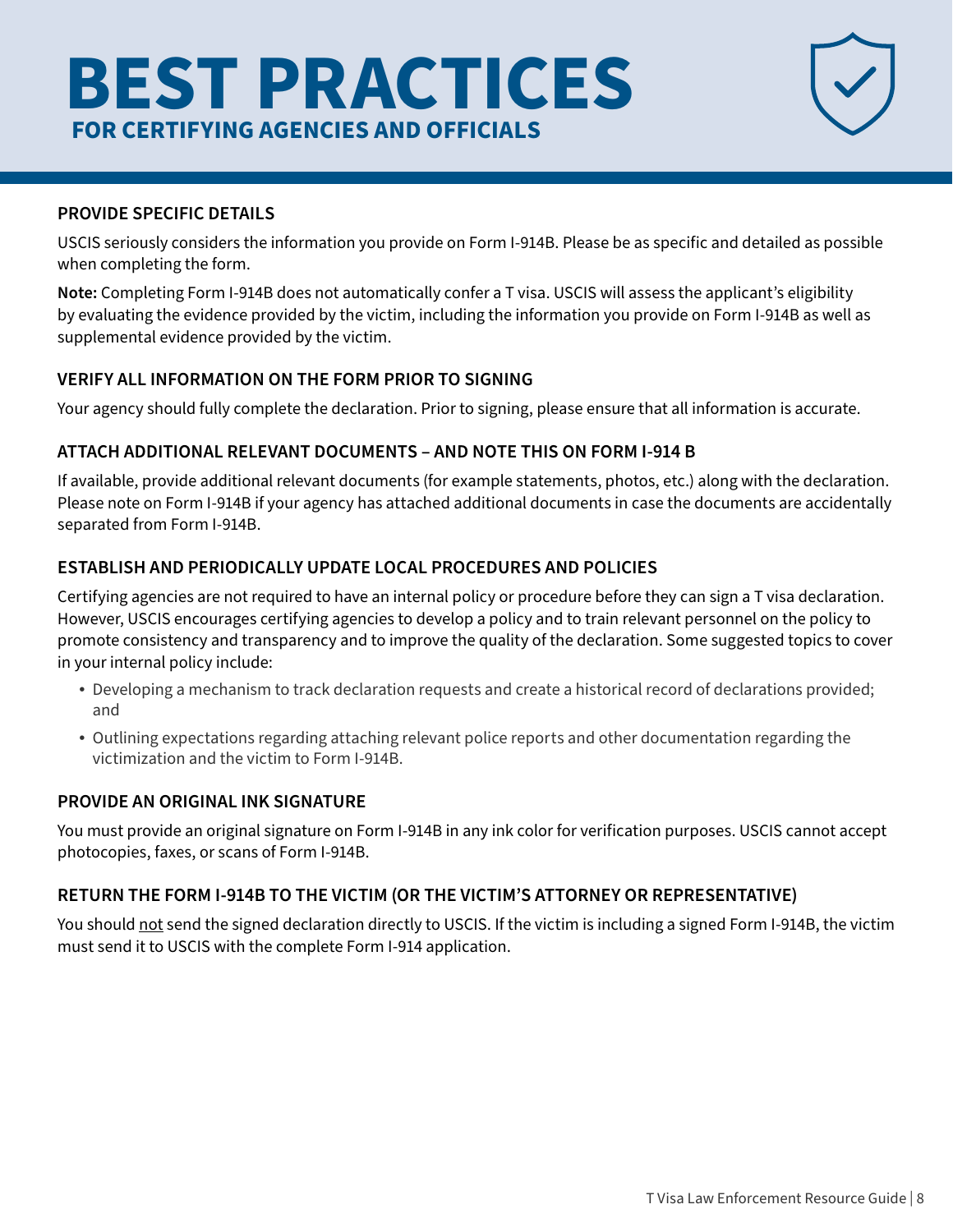## <span id="page-12-0"></span>**ANSWERS TO Q UESTION S FRE QU ENTL Y ASKED**  BY CERTIFYING OFFICIALS



### **WHO DECIDES WHETHER A VICTIM SHOULD APPLY FOR A T VISA?**

The victim, who may sometimes be assisted by an attorney or victim service provider, should make that decision.

How does USCIS determine whether the applicant is eligible for the T visa?

USCIS examines the totality of the evidence in each individual case. In addition to determining whether the applicant has satisfied the requirements for the T visa, and is otherwise admissible to the U.S., USCIS conducts a full background check and reviews the signed Form I-914B when submitted.

### **CAN I CERTIFY FORM I-914B IF A PROSECUTION HAS NOT OCCURRED?**

Yes. The decision to complete Form I-914B is within your agency's discretion. There is no requirement that an investigation or prosecution be initiated or completed afer the victim has reported the traficking and has been available for reasonable requests for assistance (or qualifies for an exception due to age or exemption due to trauma). You can sign a Form I-914B regardless of the stage of the investigation or prosecution. Charges do not have to be filed, nor does an investigation need to be open at the time a certification is signed.

### **CAN I CERTIFY A FORM FOR A TRAFFICKING VICTIM WHO ASSISTED MY LAW ENFORCEMENT AGENCY IF I AM NOT SURE THE INDIVIDUAL IS ELIGIBLE FOR THE T VISA?**

Yes, it is consistent with a victim-centered approach for federal, state, tribal, territorial, and local law enforcement to sign the T visa declaration when a victim who is assisting or assisted in the investigation or prosecution of a traficker makes a request. USCIS, not law enforcement, must determine the applicant's eligibility for T nonimmigrant status. While providing a certification is in the discretion of the LEA under federal law, certifying agencies may be subject to state and local policies that cover the certification process, depending on the specific jurisdiction.

### **CAN I CERTIFY A FORM FOR A TRAFFICKING VICTIM WHO IS NO LONGER IN THE U.S.?**

Yes, the decision to certify is within the certifying agency's discretion. USCIS will determine whether the victim meets the physical presence requirement. While the T visa requires that a victim be in the

U.S. on account of the severe form of human trafficking, victims who have left the U.S. may be allowed to re-enter to assist with an investigation or prosecution. Victims who have left the U.S. may also be eligible for a U visa, as traficking is a qualifying criminal activity in the U visa program.

### **CAN I APPLY FOR CONTINUED PRESENCE FOR THE VICTIM IF THEY ALSO HAVE A PENDING T VISA APPLICATION?**

Yes. Filing for Continued Presence (CP) utilizes the victim-centered approach and allows for the support and stabilization of the victim while their I-914 is being processed by USCIS. CP also helps build rapport and establish trust between you and the victim. See the DHS Center for Countering Human Trafficking Continued Presence [Resource Guide](https://www.ice.gov/sites/default/files/documents/CCHT CP Resource Guide Jul 2021_7-28_FINAL_4.2 - Signed.pdf) and [Continued Presence Toolkit](https://www.ice.gov/doclib/human-trafficking/ccht/continuedPresenceToolkit.pdf) or more information on submitting Continued Presence requests for traficking victims.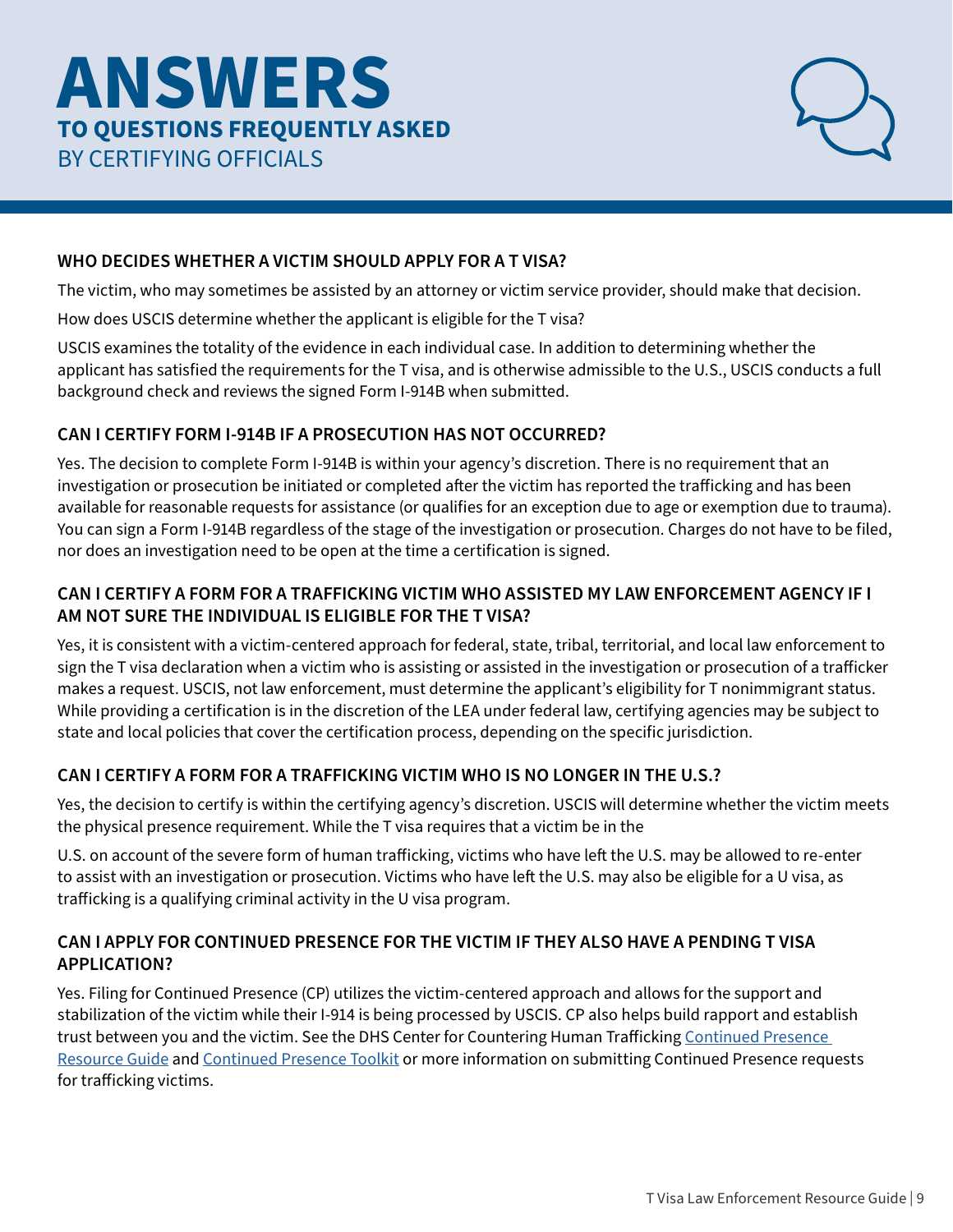### **WHAT SHOULD I DO IF THE VICTIM IS IN REMOVAL PROCEEDINGS BUT WANTS TO FILE A T VISA?**

Victims may choose to apply for immigration benefits, including the T visa, even while they are in immigration court proceedings. The fact that the victim is in removal proceedings in immigration court does not impact your ability to complete and sign the Form I-914B. Certifying oficials may also coordinate with government oficials to request an expedited adjudication of the T visa application.

### **WHY IS A VICTIM REQUESTING ANOTHER DECLARATION WHEN MY AGENCY PREVIOUSLY PROVIDED ONE?**

There are many circumstances in which a victim may request another Form I-914B. For example, an applicant may need an updated declaration afer receiving a request for more evidence from USCIS. In addition, a victim may request another declaration to demonstrate they have complied with reasonable requests for assistance from law enforcement when applying for lawful permanent resident status (also known as a Green Card).

### **CAN I COMPLETE A CERTIFICATION IF THE TRAFFICKING OCCURRED OUTSIDE THE JURISDICTION MY LEA OPERATES IN?**

Yes. An LEA may choose to complete the certification if the victim assisted in the LEA's detection, investigation or prosecution of acts of traficking, regardless of where the victimization occurred. Victims may choose to report the traficking outside of the jurisdiction where it occurred for a variety of reasons, including traumatization, relocation to escape the traficker, fear or lack of experience with local law enforcement, or referral from other LEAs. There is no requirement that your LEA be able to prosecute the acts of traficking in order to complete the Form I-914B. Completing the certification is a discretionary decision.

### **HOW DO I TERMINATE OR REVOKE A DECLARATION?**

If a certifying oficial discovers information regarding a victim, crime, or declaration that the agency believes USCIS should be aware of, or if the oficial wishes to withdraw the certification, the oficial should contact USCIS by emailing [LawEnforcement\\_UTVAWA.VSC@uscis.dhs.gov.](mailto:LawEnforcement_UTVAWA.VSC@uscis.dhs.gov)

### **HOW DOES USCIS CONSIDER CRIMINAL HISTORY WHEN DETERMINING ELIGIBILITY FOR A T VISA?**

The fact that a victim has a criminal history does not automatically preclude approval of an application for T nonimmigrant status.

USCIS reviews all available information concerning arrests, convictions, immigration violations, public safety issues, and national security concerns during the adjudication process. USCIS also considers whether there is a nexus between an applicant's criminal behavior and their victimization. USCIS also carefully considers any evidence of rehabilitation that the applicant provides with their T visa application.

If you, the certifying oficial, believe USCIS should know something particular about a victim's criminal history, you should include this information on the declaration or as an attachment.

### **CAN I RUN CHECKS (SUCH AS NATIONAL CRIME INFORMATION CENTER (NCIC)) ON INDIVIDUALS ASKING FOR A DECLARATION?**

Yes, LEAs may provide USCIS with any information regarding an individual's background and criminal history. USCIS also conducts background checks on the applicant prior to adjudication of the T visa. USCIS will examine any criminality independently when assessing the applicant's admissibility and may in its discretion waive inadmissibility grounds related to criminal history.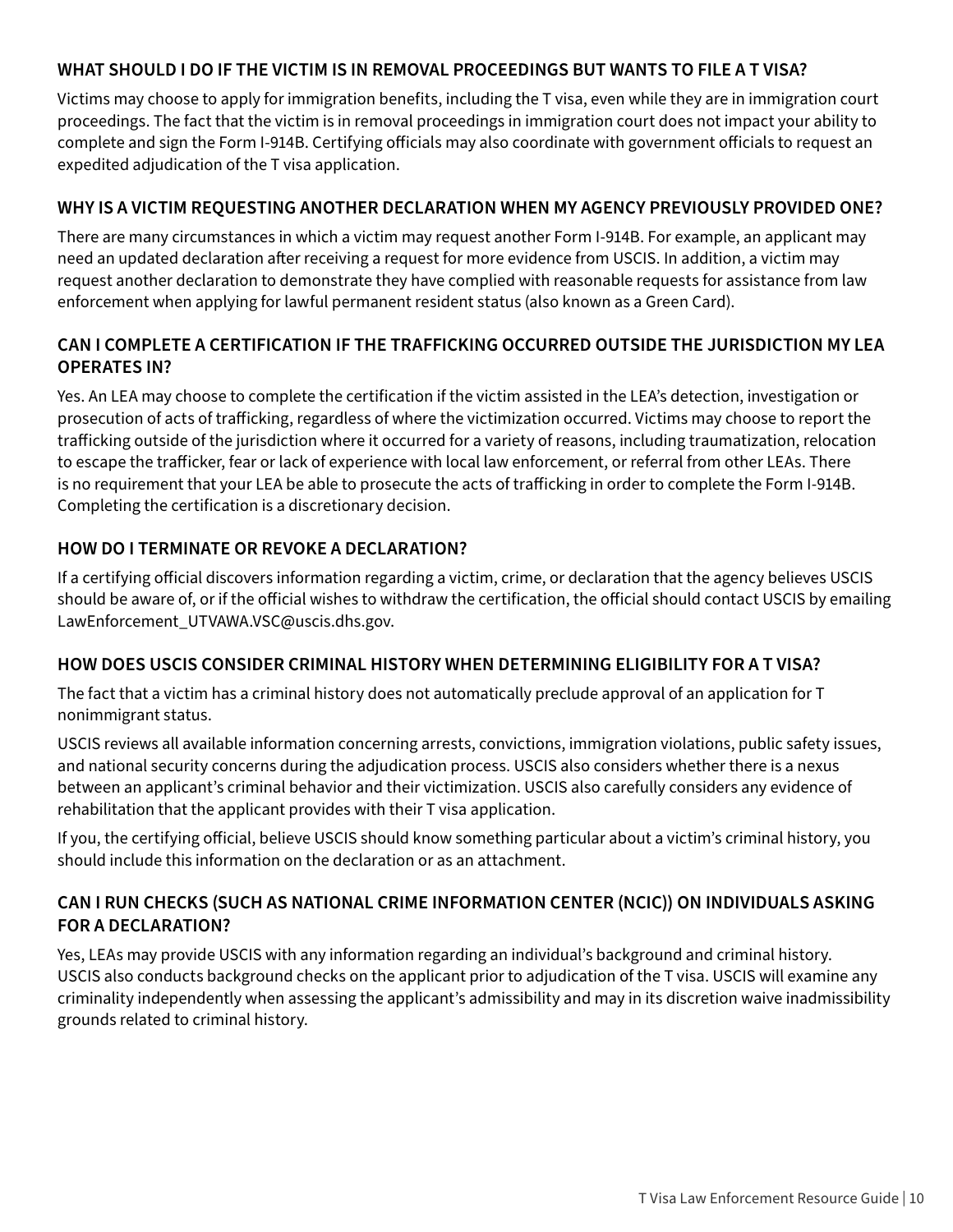# <span id="page-14-0"></span>**ADDITIONAL TOOLS**

**Continued Presence (CP)** and **Parole** are two important tools law enforcement agencies can use to provide an immediate, temporary means for victims of traficking to stay in the United States lawfully during the course of an investigation.

### **CONTINUED PRESENCE13**

CP is a temporary immigration designation available to individuals who are identified by law enforcement as victims of human traficking who may be potential witnesses in an investigation or prosecution. CP is also available to victims who have filed civil actions under 18 U.S.C. § 1595. CP is authorized by the DHS Center for Countering Human Traficking (CCHT) and must be sponsored by a federal law enforcement agent. State, local, tribal, and territorial law enforcement oficials who would like to request CP for human traficking victims are encouraged to work with the local Homeland Security Investigations office in their area.



An application for CP should be initiated immediately upon identification of a victim of human traficking. CP allows victims of human traficking to remain in the United States during an ongoing investigation or prosecution of human traficking-related crimes committed against them.

CP is initially granted for two years and may be renewed in up to two- year increments. Recipients of CP also receive work authorization and federal [benefits and services](https://www.acf.hhs.gov/otip/victim-assistance/services-available-to-victims-of-trafficking)<sup>14</sup> through the U.S. Department of Health and Human

Services Ofice of Refugee Resettlement. CP is intended to help alleviate victims' concerns regarding removal from the United States and provide economic support so that victims are better able to cooperate with law enforcement throughout the investigation and potential prosecution. CP is a tool to stabilize victims in the immediate afermath of victim identification, and should be pursued as soon as possible to provide short term relief. Victims of traficking who receive CP may also qualify for the T visa. As such, CP should not be pursued in lieu of the T visa, which is a longer-term immigration benefit.

CP is available to all traficking victims, even if a human traficking violation is not charged, charges are never brought, or the victim is not cooperating in a law enforcement investigation. CP allows for a victim-centered approach where law enforcement recognizes that a victim's trauma history afects their response to the criminal justice process and seeks to avoid re-traumatization. This includes victim-centered practices that prioritize the survivor's feelings of safety, choice, and control.

### **PAROLE15**

Parole may be granted by DHS to temporarily permit an otherwise inadmissible individual to enter the U.S. to serve as a witness, defendant, or cooperating source for law enforcement. DHS grants parole on a case-by-case basis and for the minimum period required to accomplish the requested purpose. For example, if a trial is 3 months long, parole may be granted for 3 months. If necessary, in extremely limited cases, DHS may decide to parole the individual's immediate family members. Parole is a tool to temporarily permit individuals entry to the U.S., but is not a replacement for the T visa, which provides nonimmigrant status to victims of traficking and a path to permanent immigration status.

13. [https://www.dhs.gov/sites/default/files/publications/continued\\_presence\\_pamphlet\\_ccht\\_final.pdf](https://www.dhs.gov/sites/default/files/publications/continued_presence_pamphlet_ccht_final.pdf)

- 14. Such benefits may include assistance with housing, medical services, and employment. For a complete list, please refer to [https://www.acf.hhs.gov/otip/victim-assistance/services-available-to-victims-of-traficking](https://www.acf.hhs.gov/otip/victim-assistance/services-available-to-victims-of-trafficking).
- 15. See 8 CFR 212.5; [https://www.uscis.gov/humanitarian/humanitarian-or-significant-public-benefit-parole-individuals-outside](https://www.uscis.gov/humanitarian/humanitarian-or-significant-public-benefit-parole-individuals-outside-united-states)[united-states.](https://www.uscis.gov/humanitarian/humanitarian-or-significant-public-benefit-parole-individuals-outside-united-states)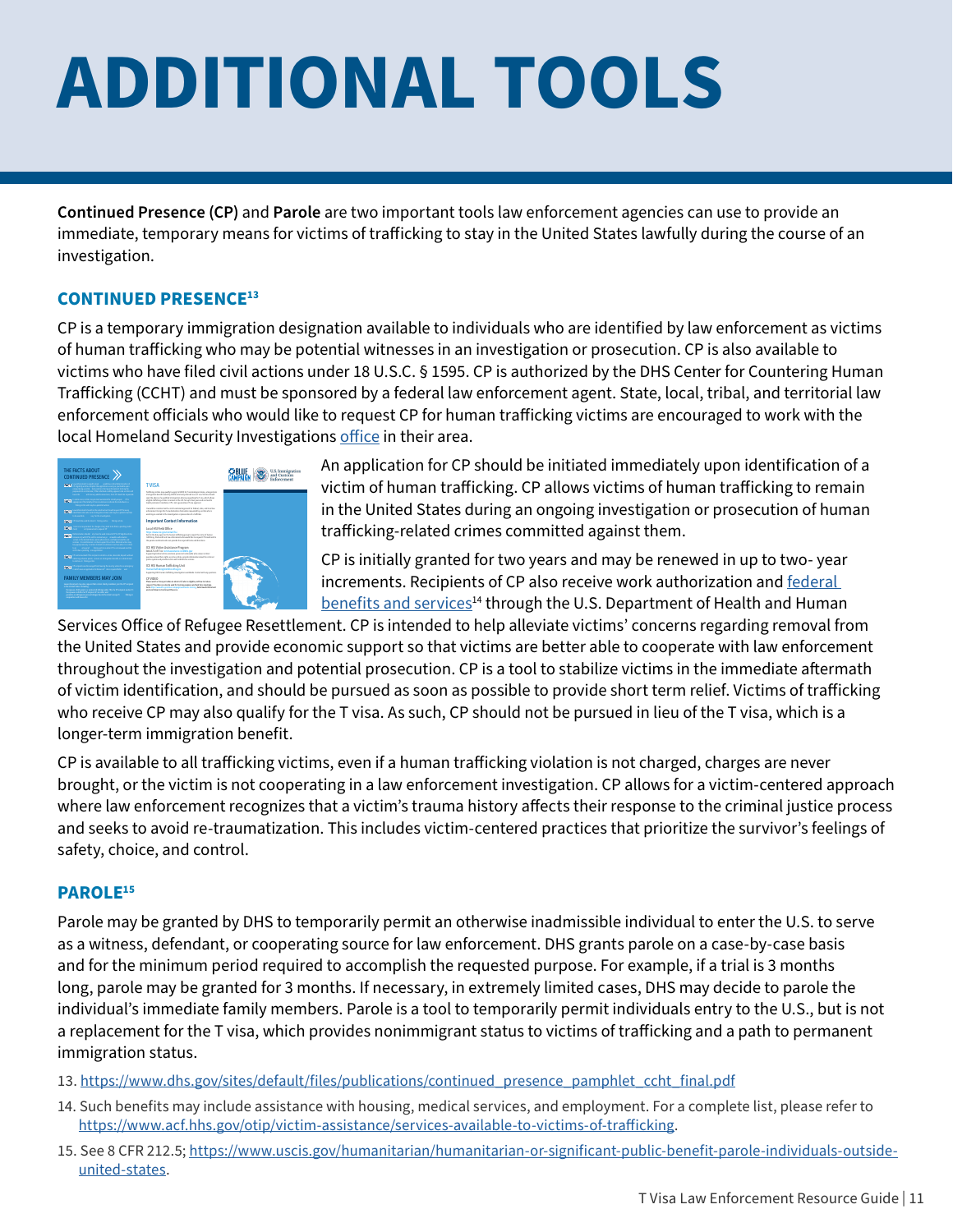# <span id="page-15-0"></span>**MORE RESOURCES FOR C ERTIFYING A GENCIES AND OFF ICIAL S**



### **ICE Homeland Security Investigations (HSI)**

This investigative branch of DHS participates in over 120 human traficking task forces across the country. <www.ice.gov/contact/hsi>/

866-872-4973 or [victimassistance.ice@ice.dhs.gov](mailto:victimassistance.ice@ice.dhs.gov)

For human traficking investigations with a transnational nexus, contact your local HSI ofice or the HSI tip line at 866-347-2423 (866-DHS-2-ICE).

### **Ofice for Civil Rights and Civil Liberties (CRCL):**

Contact CRCL to:

- Refer individuals who would like to file a complaint concerning abuses of civil rights, civil liberties, and profiling on the basis of race, ethnicity, or religion by DHS employees and officials
- Report a violation of T visa, U visa, or VAWA confidentiality protections by a federal employee. See 8 U.S.C. 1367(a)(2).

Toll Free: 866-644-8360

[crcl@dhs.gov](mailto:crcl@dhs.gov) 

### **DHS Federal Law Enforcement Training Center (FLETC)**

offers a web-based human trafficking training course which teaches law enforcement oficers how to recognize human traficking during routine duties, protect victims, and initiate human traficking investigations.

[www.fletc.gov/human-traficking-training-program](http://www.fletc.gov/human-trafficking-training-program)

### **DHS Strategy to Combat Human Traficking**

To learn more about the DHS approach to combating traficking, see the **DHS Strategy to Combat Human Trafficking**, the [Importation of Goods Produced with Forced Labor, and Child](https://www.dhs.gov/sites/default/files/publications/20_0115_plcy_human-trafficking-forced-labor-child-exploit-strategy.pdf DHS Strategy to Combat Human Traffickig%2c the Importation of Goods Produced with Forced Labor%2c and Child Sexual Exploitation)  [Sexual Exploitation](https://www.dhs.gov/sites/default/files/publications/20_0115_plcy_human-trafficking-forced-labor-child-exploit-strategy.pdf DHS Strategy to Combat Human Traffickig%2c the Importation of Goods Produced with Forced Labor%2c and Child Sexual Exploitation) (January 2020) found at: https://www. dhs.gov/publication/strategy-combat-human- trafickingimportation-goods-produced-forced-labor-and-child

### **For Additional Resources and Instructional Videos, go to the DHS Blue Campaign page:**

<https://www.dhs.gov/blue-campaign>

### **ICE Victim Assistance Specialist or Coordinator**

866-872-4973 [victimassistance.ice@ice.dhs.gov](mailto:victimassistance.ice@ice.dhs.gov)

### **Request Technical Assistance via the T and U Visa Hotline for Certifying Agency Inquiries:**

**240-721-3333** 

*This line is for certifying agencies only.* 

### **Request Training:**

[T\\_U\\_VAWATraining@uscis.dhs.gov](mailto:T_U_VAWATraining@uscis.dhs.gov) 

### **Ask a Question about a Specific Case, Withdraw/Disavow a Signed Form, or Report Concerns about Fraud or Misuse of T Visas:**

LawEnforcement\_UTVAWA.VSC@USCIS.dhs.gov

*This e-mail is for law enforcement personnel only.* 

### **DHS Center for Countering Human Traficking**

The CCHT is the first unified, intercomponent coordination center for countering human traficking and the importation of goods produced with forced labor. The CCHT processes and authorizes Continued Presence applications from federal law enforcement agents.

[info@ccht.dhs.gov](mailto:info@ccht.dhs.gov) 

### **Immigration and Customs Enforcement (ICE) Resources:**

### **ICE TOOL KIT FOR PROSECUTORS**

[https://www.ice.gov/doclib/about/ofices/osltc/](http://www.ice.gov/doclib/about/offices/osltc/)  [pdf/tool- kit-for-prosecutors.pdf](http://www.ice.gov/doclib/about/offices/osltc/) 

### **ICE LAW ENFORCEMENT SUPPORT CENTER**

802-872-6050

[www.ice.gov/contact/lesc](http://www.ice.gov/contact/lesc)

### **LOCAL ICE OFFICES**

Enforcement and Removal Operations

[www.ice.gov/contact/ero/](http://www.ice.gov/contact/ero/) 

### **OFFICE OF THE PRINCIPAL LEGAL ADVISOR**

[www.ice.gov/contact/opla/](http://www.ice.gov/contact/opla/)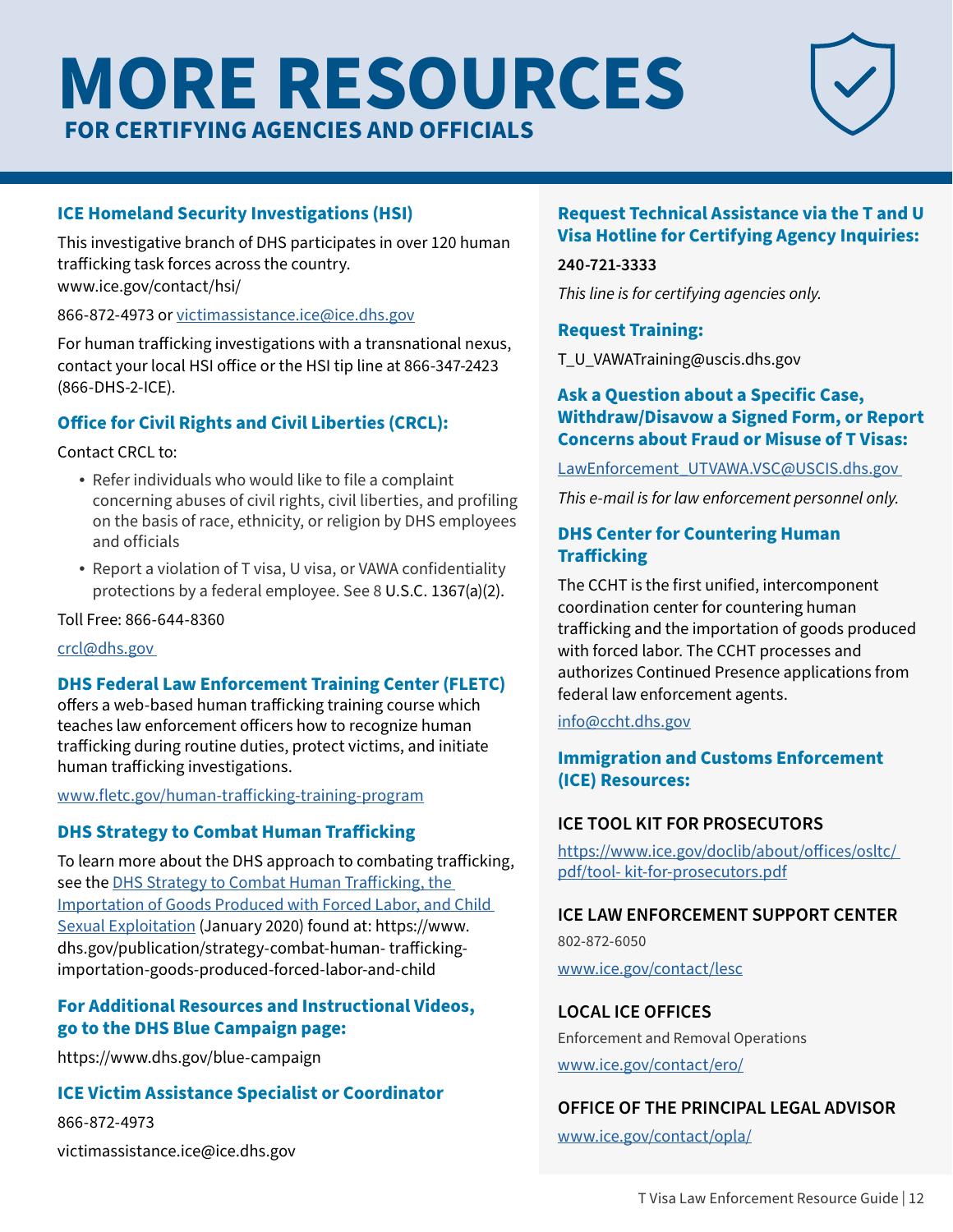# <span id="page-16-0"></span>**APPENDIX A T VISA PROCESS**

The graphic below outlines the general process to seek a T visa, from the victim's initial encounter with law enforcement to USCIS' final determination.

The time between a victim's initial filing of the T visa application and USCIS' final adjudication of the application (resulting in either an approval or denial) can vary over time due to several factors, including USCIS stafing levels, resource availability, and the number and complexity of applications.

By law, USCIS cannot provide T nonimmigrant status to more than 5,000 principal victims per year. This annual cap does not include visas issued to eligible relatives of the victim. The T visa cap has never been reached in the history of the program.

Information about T visa applicants is protected by specific privacy and confidentiality laws.<sup>16</sup>

A T nonimmigrant may apply for lawful permanent residence (also known as a Green Card) after three years of continuous physical presence in the U.S. or after continuous physical presence in the U.S. during the investigation or prosecution which is now complete, whichever occurs earlier.<sup>17</sup>

There is no limit on the number of T visa-based Green Cards that USCIS may issue annually.

| <b>Cooperation</b>                                                                                                                                                     | <b>Filing</b>                                                                                                           | <b>Approval</b>                                                                           | <b>Green Card</b>                                                                                                                                           |
|------------------------------------------------------------------------------------------------------------------------------------------------------------------------|-------------------------------------------------------------------------------------------------------------------------|-------------------------------------------------------------------------------------------|-------------------------------------------------------------------------------------------------------------------------------------------------------------|
| STEP <sub>1</sub>                                                                                                                                                      | STEP <sub>2</sub>                                                                                                       | STEP <sub>3</sub>                                                                         | STEP <sub>4</sub>                                                                                                                                           |
| Victim assists law<br>enforcement in the<br>detection, investigation,<br>and/or prosecution of a<br>trafficking crime, unless<br>an exception or exemption<br>applies. | Victim applies for T visa<br>with USCIS, potentially<br>including law enforcement<br>declaration in the<br>application. | USCIS reviews the T visa<br>application and requests<br>additional evidence as<br>needed. | After at least 3 years<br>in T status or once<br>the investigation or<br>prosecution is concluded,<br>victim applies to become<br>lawful permanent resident |
| Victim may request law<br>enforcement declaration<br>via Form I-914, Supplement<br>B; law enforcement decides<br>whether to sign.                                      |                                                                                                                         | If eligible, USCIS approves<br>victim's T visa.                                           | If eligible, USCIS approves<br>victim's application for<br>permanent residency.                                                                             |